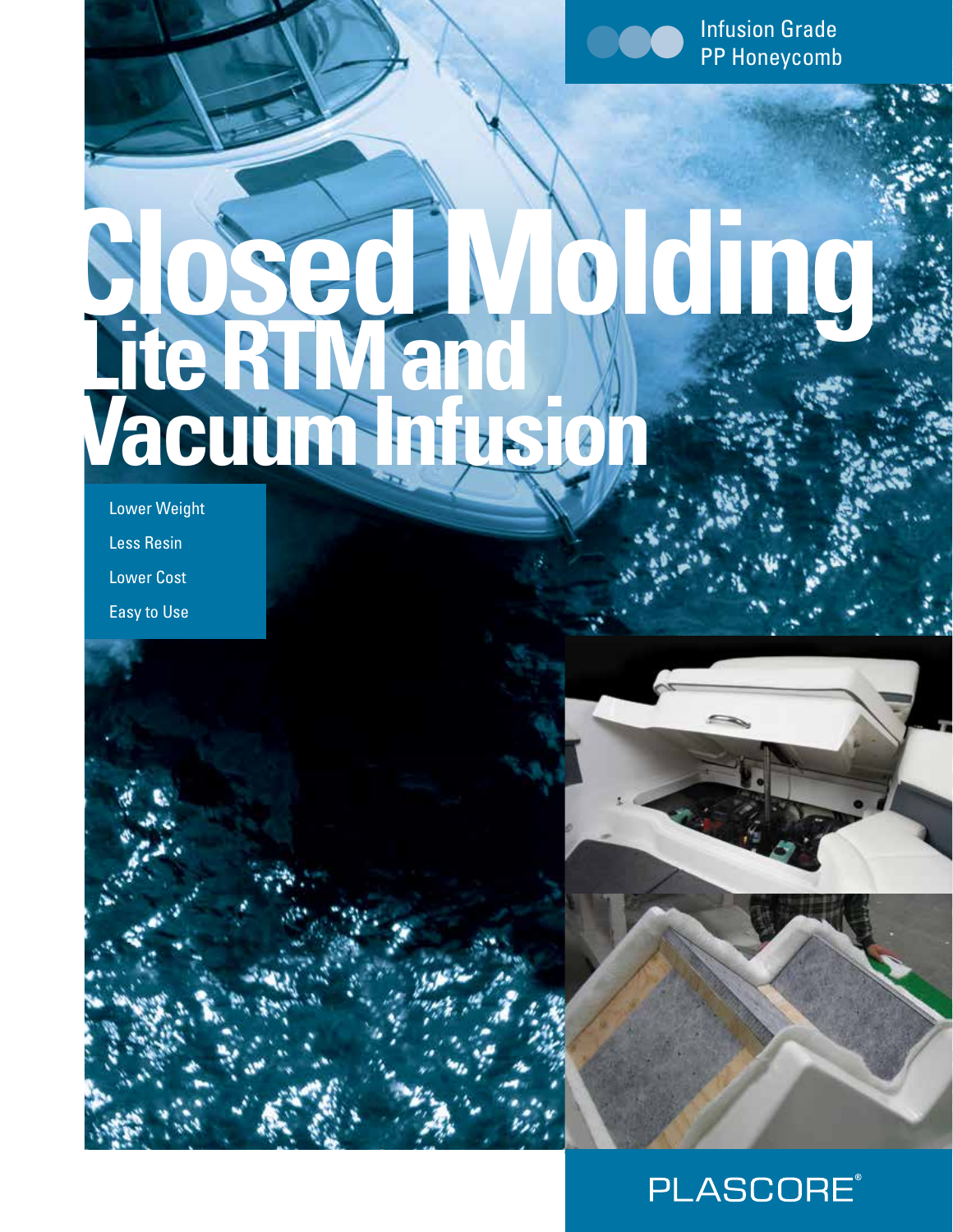# **Designed for Closed Molding**

### Lite RTM and Vacuum Infusion



The growing demand for lighter structures, together with environmental concerns, is propelling a migration to Lite RTM and Vacuum Infusion Processes as a more advantageous composite manufacturing methods. These closed molding processes eliminate VOC emissions, while reducing employee turnover and material costs, increasing cycle times and production output, and producing higher quality, better finished parts with closer tolerances.

Infusion Grade PP Honeycomb is designed specifically for optimum performance in Lite RTM and Infusion Processes. Playing a significant in role in composite products for the marine, wind energy and transportation markets, Infusion Grade PP Honeycomb is a preferred core in incredibly strong and stiff sandwich structures made with resin and reinforcing fibers. Lightweight, low in density and very costeffective, Infusion Grade PP Honeycomb gives composite manufacturers the ability to deliver cost-effective sandwich structures to customers where high stiffness and low weight are design priorities.

With the same shear and compression properties of Plascore PP Honeycomb, Infusion Grade PP Honeycomb offers the performance benefits of toughness, lightweight, acoustical and vibration dampening.

#### **Faced for Maximum Adhesion, Minimal Resin Use**

Utilizing a composite surfacing material, the open cell structure in Infusion Grade PP Honeycomb is sealed, thereby allowing the flow of resin during processing to remain at the bond line with minimal penetration into the honeycomb core. The veil provides a continuous substrate for 100% adhesion to the panel skin material. The core does not incorporate any flow paths, so a careful selection of glass reinforcements that have a resin flow path capability is required. To help facilitate a uniform flow of resin through the sandwich structure, additional pass through holes are added to the honeycomb that pierce the surfacing material at one cell and allow resin flow from top to bottom of the sandwich. Spacing of these holes is typically 4" on center.

Infusion Grade PP Honeycomb features a composite surfacing material that is compatible with most laminating resins.

- **• Cost Effective**
- **• Lightweight**
- **• Easy to Use**
- **• Vibration Dampening**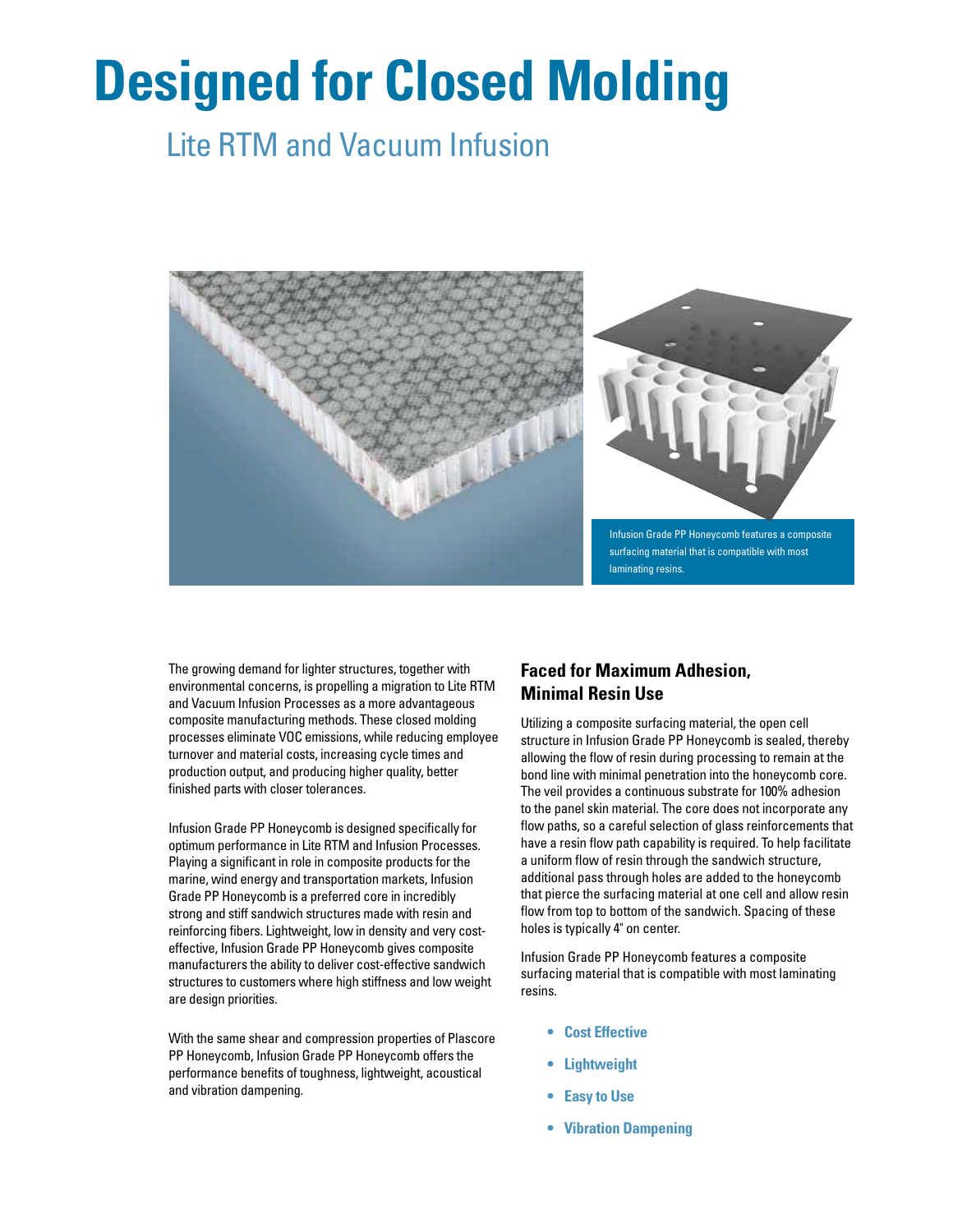# **An Easier Process**



### For Higher Quality Parts

**Infusion Grade PP Honeycomb is easily cut to mold configurations. The following is a representative step-by-step process:**



Install reinforcements and Infusion Grade PP Honeycomb



Close and seal mold



Inject room temperature curing infusion grade resin



Demold after resin cures



Trim part



Finish trim and assemble part as required

#### **Process Recommendations**

#### **Resin:**

**Infusion Grades** Polyester, Vinylester, Epoxy Viscosity: < 200cps Gel Time: 45-60 minutes maximum or depending on flow distance

#### **Reinforcements:**

**Infusion Grades** Straight or Stitched Fabrics Continuous Strand or Flow Mat

#### **Pressure:**

Up to 1.0 bar both for Resin Injection and Flow

**Temperature:** Process up to 150° F

#### **Flow Distance:**

24"-36" maximum with through core holes on 4" centers. Equidistance from Resin Inlets to Vacuum Outlets. Additional flow holes can be added as required.